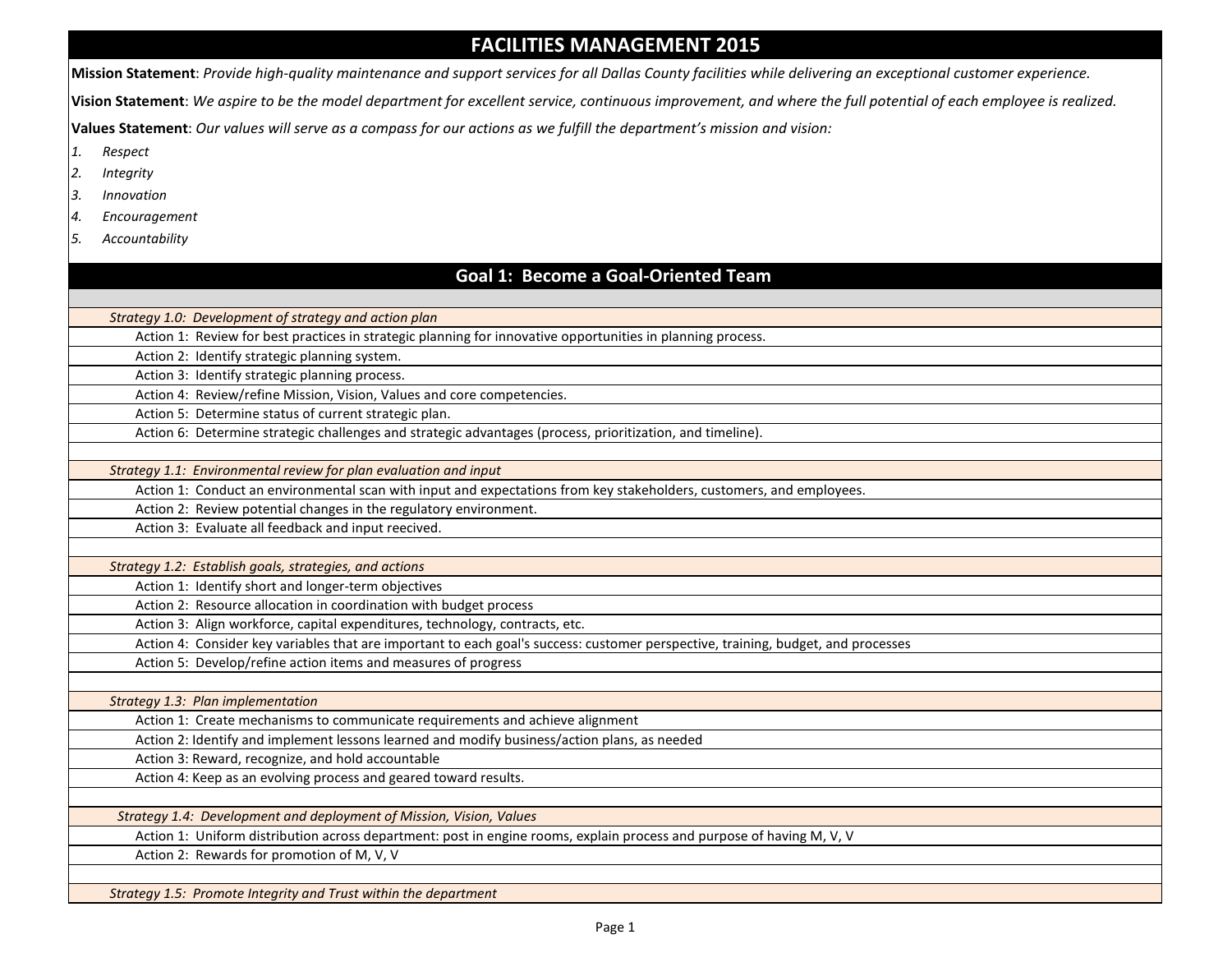| Action 1: Develop a program to promote Integrity and Trust within the department                                                  |
|-----------------------------------------------------------------------------------------------------------------------------------|
| Action 2: Consider rewarding promotion of Integrity and Trust, and response to breaches                                           |
| Action 3: Explore individual sessions with staff to encourage Integrity and Trust                                                 |
|                                                                                                                                   |
| Strategy 1.5: Establish department meeting structure                                                                              |
| Action 1: Consider agenda template for department meetings                                                                        |
| Action 2: Develop regular supervisor meetings                                                                                     |
| Action 3: Develop regular division meetings                                                                                       |
| Action 4: Develop regular department meetings                                                                                     |
| Action 5: Develop "employees spend day with managers" program                                                                     |
| Action 6: Director and managers have regular skip level meetings                                                                  |
| Action 7: Consider need for employee town hall meetings                                                                           |
| Action 8: Develop "Lead only" meetings                                                                                            |
|                                                                                                                                   |
| Goal 2: Promote Leadership, Sound Governance, and Fiscal Responsibility                                                           |
|                                                                                                                                   |
| Strategy 2.0: Efficiency in fiscal management processes                                                                           |
| Action 1: Procurement practices review for efficiency opportunities, work with Purchasing and Auditor                             |
| Action 2: Identify and develop contracts that simplify purchasing processes                                                       |
| Action 3: Review department budget needs and best practices                                                                       |
| Action 4: Charge back departments for special projects - pilot program                                                            |
| Action 5: Establish Fiscal Services function within Operations                                                                    |
|                                                                                                                                   |
| Strategy 2.1: Partnership and outsourcing effectiveness                                                                           |
| Action 1: Contract requirements review                                                                                            |
| Action 2: Implement formal contract management program for department contracts                                                   |
| Action 3: Feedback from internal and external on contractor performance                                                           |
|                                                                                                                                   |
| Strategy 2.2: Promote leadership accountability                                                                                   |
| Action 1: Better communication from leadership team to employees                                                                  |
| Action 2: Grading system and feedback mechanisms for management accountability                                                    |
| Action 3: Mechanisms to encouragement management to lead by example                                                               |
| Action 4: Develop shuffle or rotation program to increase perspective                                                             |
|                                                                                                                                   |
| Strategy 2.3: Establish and enhance Operations Team                                                                               |
| Action 1: Review other organizations for ideas and best practices of a central services team                                      |
| Action 2: Consolidate purchasing and budget functions to 9th floor                                                                |
| Action 3: Establish central human resources for department                                                                        |
| Action 4: Create necessary professional environment on 9th floor, including: furniture enhancements, alignment of personnel, etc. |
| Action 5: Focus and promotion of Facilities managed programs like film, rental program                                            |
|                                                                                                                                   |
| Strategy 2.4: Administration and resolution of major department issues and opportunities                                          |
| Action 1: Create formal policy and procedures manual, available for employees                                                     |
| Action 2: Update internal promotion process                                                                                       |
| Action 3: Create a new employee facilities orientation                                                                            |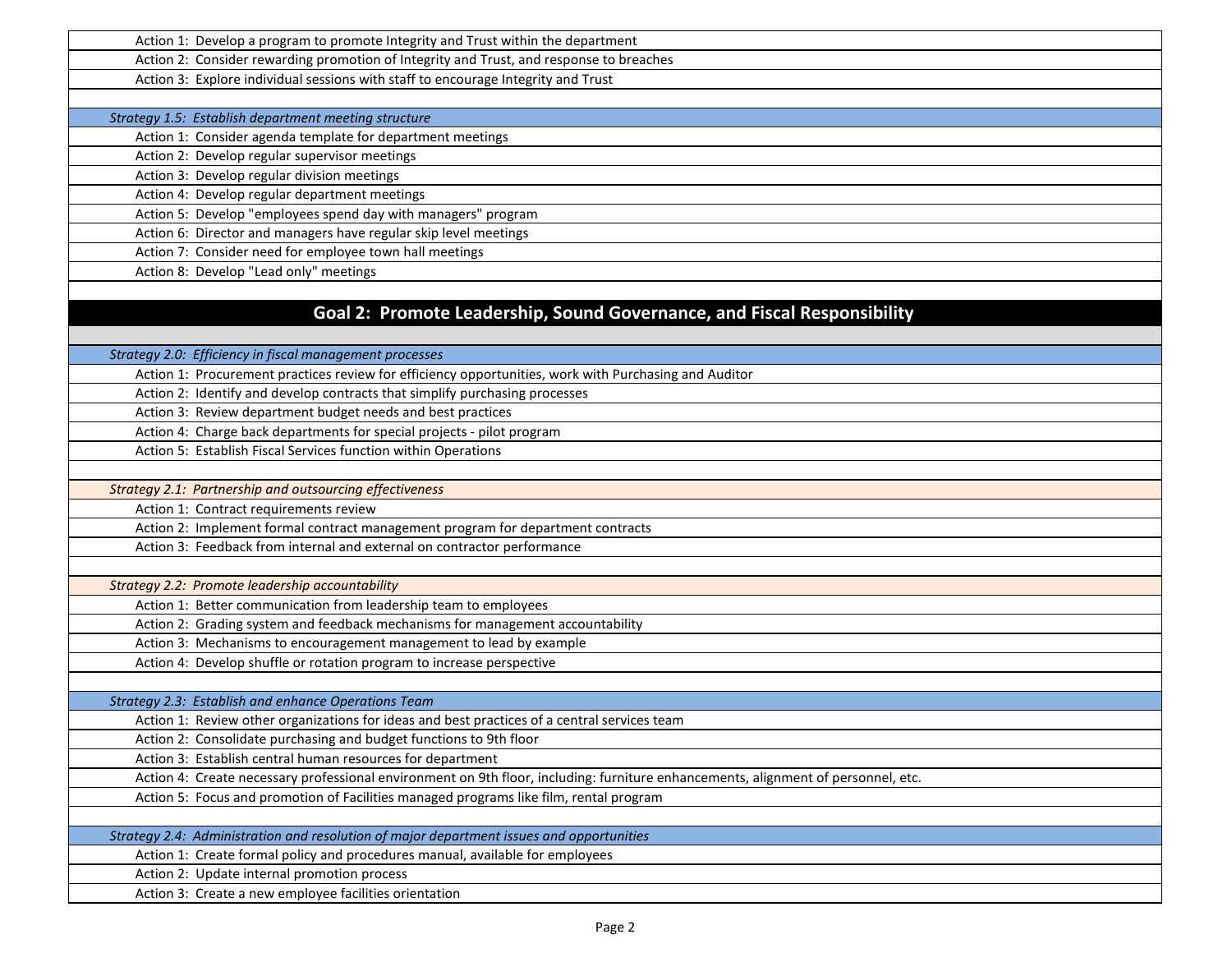| Action 4: Develop a more department specific and applicable performance appraisal and process                               |
|-----------------------------------------------------------------------------------------------------------------------------|
| Action 5: Consider reports and other ways to promote accountability and communication                                       |
| Action 6: Ensure break rooms are available and create a positive environment                                                |
| Action 7: Consistency with positions and duties for positions across the department, best practices review of org structure |
| Action 8: Review the role of lead positions                                                                                 |
|                                                                                                                             |
| Strategy 2.5: Development of a Master Facilities Plans                                                                      |
| Action 1: Contract with firm to assist with process                                                                         |
| Action 2: Contract with firm to create a department Operational Plan                                                        |
|                                                                                                                             |
| Strategy 2.6: Develop a Updated Capital Improvement Program                                                                 |
| Action 1: Develop a department capital improvement program                                                                  |
| Action 2: Develop program to address ADA                                                                                    |
| Action 3: Financing schedule for improvements                                                                               |
| Action 4: Leverage energy performance contract                                                                              |
|                                                                                                                             |
| Strategy 2.7: Enhance space utilization in county facilities                                                                |
| Action 1: Review and update county space standards                                                                          |
| Action 2: Implement a workplace strategies review and pilot improvement/modernization project                               |
|                                                                                                                             |
| <b>Goal 3: Excellence in Customer Service</b>                                                                               |
|                                                                                                                             |
| Strategy 3.0: Listening to the customer                                                                                     |
| Action 1: Regular workshops/customer council network with departments                                                       |
|                                                                                                                             |
| <b>Strategy 3.1: Ensuring customer satisfaction</b>                                                                         |
| Action 1: Establish quarterly surveys                                                                                       |
| Action 2: Develop point of service surveys with the rollout of the upgraded work order system                               |
| Action 3: Quality assurance and spot checking after work orders                                                             |
| Action 4: Development of life of customer training for front line employees                                                 |
|                                                                                                                             |
| Strategy 3.2: Relationship management                                                                                       |
| Action 1: Customer interaction procedures and training                                                                      |
| Action 2: Development of complaint process                                                                                  |
|                                                                                                                             |
| Strategy 3.3: Upgrade work order system and expand to all of department                                                     |
| Action 1: Complete upgrade of FAMIS for jail facilities                                                                     |
| Action 2: Add necessary wireless features to FAMIS and obtain tablets for a paperless pilot program                         |
| Action 3: Rollout FAMIS to all facilities                                                                                   |
| Action 4: Integrate budget into work order process so expenditures coordinate with work done                                |
| Action 5: Implement survey component to closing work orders                                                                 |
|                                                                                                                             |
| Strategy 3.4: Improve effectiveness of contract custodial services                                                          |
| Action 1: Develop a customer friendly schedule for vacuuming                                                                |
| Action 2: Conduct a best practices review of janitorial inspection process                                                  |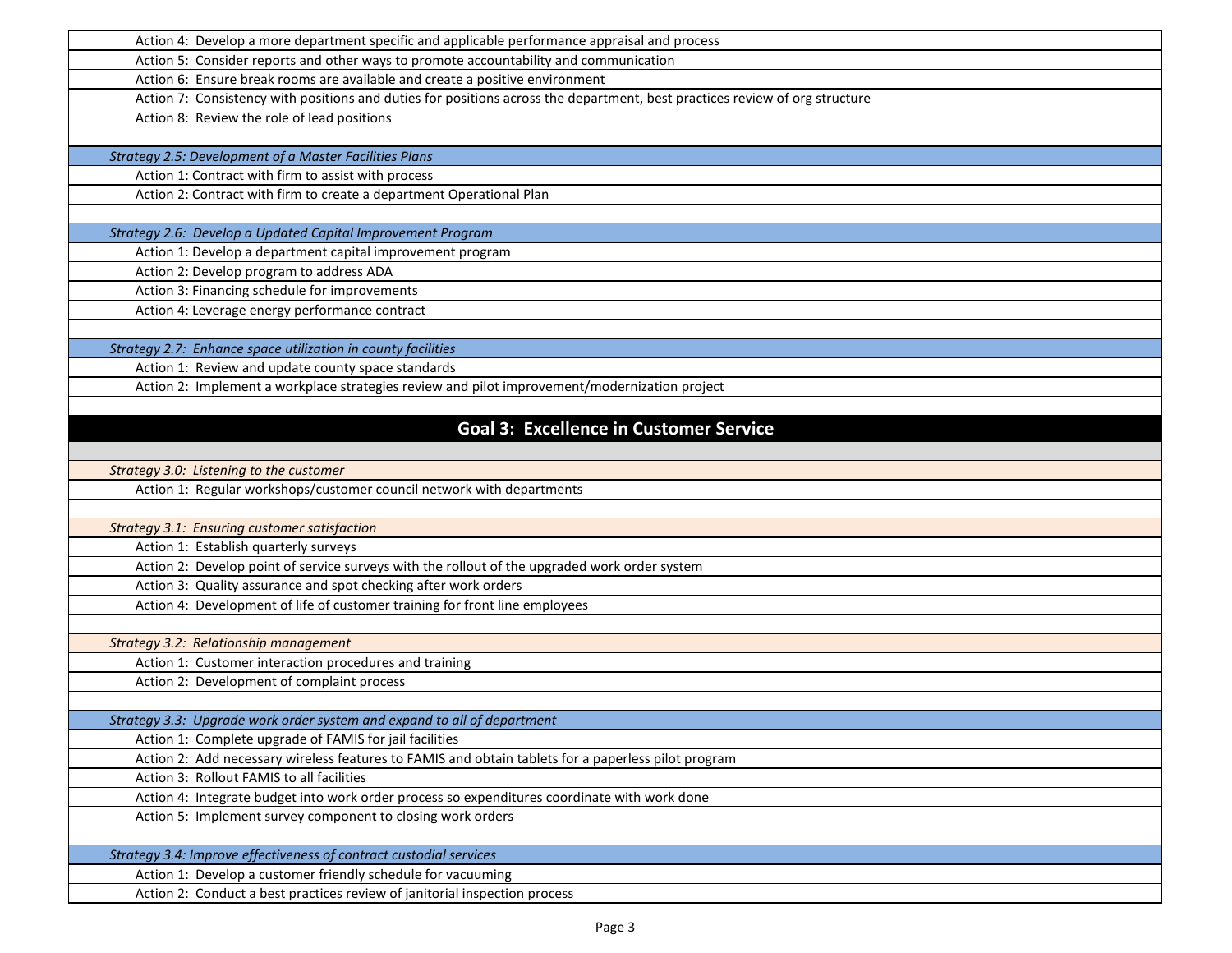*Strategy 3.5: Improve effectiveness of contract pest control in downtown facilities*

Action 1: Develop and communicate a schedule for pest control services

Action 2: Conduct a review of pest control effectiveness

## **Goal 4: Set the Standard for Workforce Engagement and Development**

*Strategy 4.0: Improve recruitment of employees*

Action 1: Process mapping and cycle time review

Action 2: Create check and controls to ensure qualified people are hired

Action 3: Improve cycle time for new hires

Action 4: Review effectiveness of advertisements and outreach

Action 5: Approach technical schools, high schools, military, etc. for partnership opportunities

*Strategy 4.1: Ensure competitive compensation*

Action 1: Market analysis by department with North Texas competition

Action 2: Job review analysis and reclassifications as needed

Action 3: Shift pay review

*Strategy 4.2: Create performance appraisal system and program infrastructure*

Action 1: Develop employee file system

Action 2: Annual review program to encourage good performance and address performance issues

Action 3: Incentive programs that fund continuing education and licensing if certain goals are met

*Strategy 4.3: Develop and sustain a recognition program*

Action 1: Develop an employee council

Action 2: Establish a DDA account to fund program

Action 3: Create an "accident free" recognition

Action 4: Positive attendance incentive Action 5: Praise employees in public

*Strategy 4.4: Create learning and development opportunities*

Action 1: Create standardized training program for professional growth

Action 2: Make core county policies (harassment, sensitivity, etc.) mandatory training

Action 3: Effectively communicate training opportunities to staff

Action 4: Employee reimbursement for certifications and trainings

*Strategy 4.5: Enhance succession planning* 

Action 1: Review employees for those eligible to retire and create matrix

Action 2: Succession opportunity analysis

Action 3: Create a promotion plan program

## **Goal 5: Ensure High Performing Operations**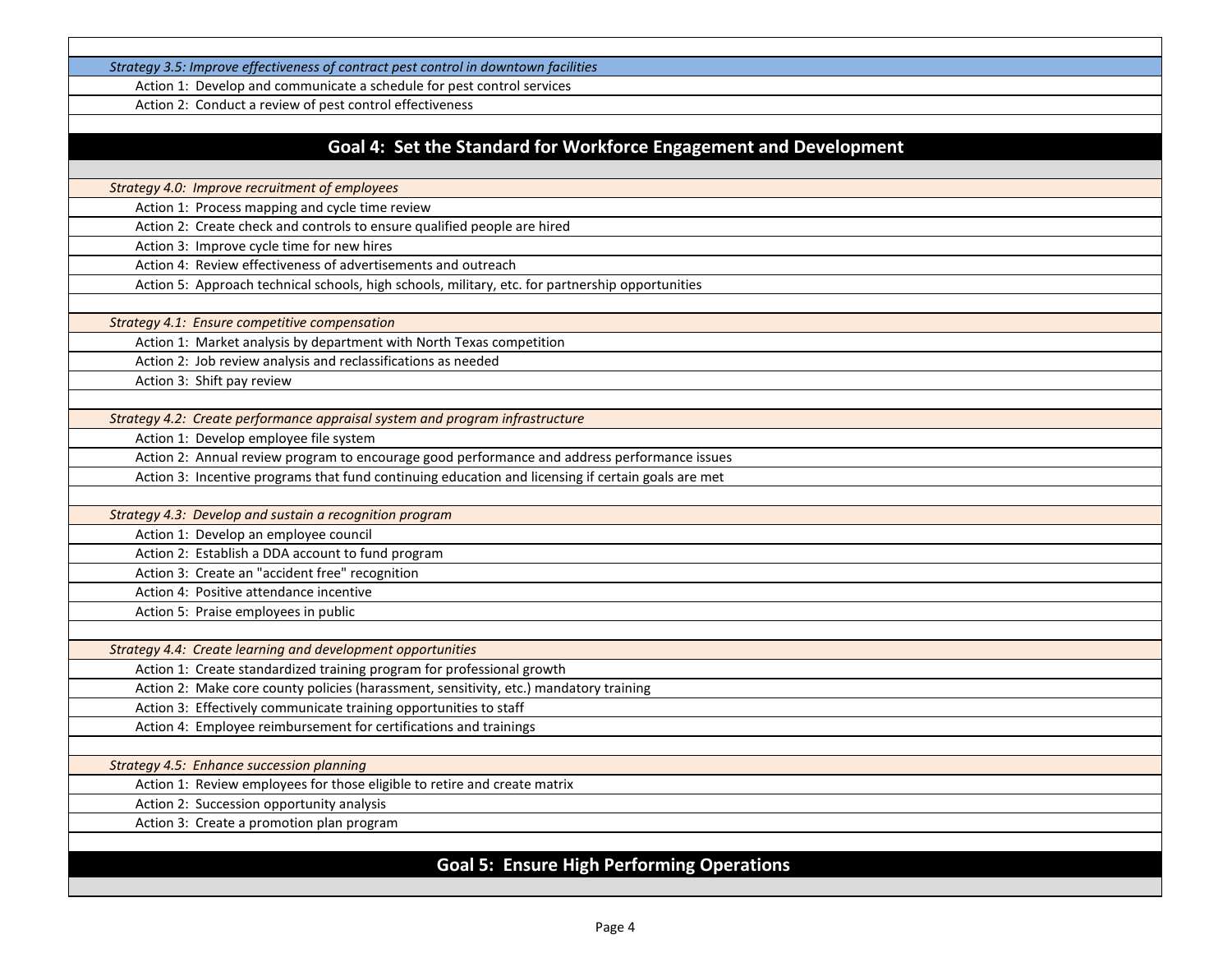| Strategy 5.0 : Standard operating procedures for major processes                           |
|--------------------------------------------------------------------------------------------|
| Action 1: Identify several major processes and document procedures                         |
| Action 2: Assemble a policy and procedures manual and make available for employees         |
|                                                                                            |
| Strategy 5.1: Optimal process design                                                       |
| Action 1: Mapping of 4 major department processes                                          |
| Action 2: Best practices review of the 4 processes                                         |
| Action 3: Use of comparative data (ICMA, IFMA) for department operations                   |
|                                                                                            |
| <b>Strategy 5.2: Measurement and analysis</b>                                              |
| Action 1: Establishment of key performance indicators for 4 major processes                |
| Action 2: KPI training for employees                                                       |
|                                                                                            |
| <b>Strategy 5.3: Capacity for innovation</b>                                               |
| Action 1: Form a staff best practices committee                                            |
| Action 2: Review latest technology for opportunities                                       |
| Action 3: Form a roundtable with other county facility departments                         |
| Action 4: Create a rotation program "swap" for employees to gain perspective               |
|                                                                                            |
| Strategy 5.4: Process improvement projects                                                 |
| Action 1: Establish overall goals                                                          |
| Action 2: Gap analysis of the future with the present                                      |
| Action 3: Train and engage staff                                                           |
| Action 4: Feedback on areas that may be in of need improvement                             |
| Action 5: Identification of suboptimal processes                                           |
| Action 6: Initiate contract                                                                |
|                                                                                            |
| Strategy 5.5: Accountable key management                                                   |
| Action 1: Develop policy for issuance and inventory of keys                                |
|                                                                                            |
| Strategy 5.6: Vehicle assignments                                                          |
| Action 1: Logical distribution of vehicles to location and personnel policy                |
|                                                                                            |
| Strategy 5.7: Personnel assessment for department                                          |
| Action 1: Review square footage per employee standard for maintenance, custodial, etc.     |
| Action 2: Review disbursement of personnel throughout department                           |
| Action 3: Rotation schedule best practices review                                          |
| Action 4: On call supervisor schedule best practices review                                |
| Action 5: Address major issue of underutilized employees and employees without enough work |
|                                                                                            |
| Strategy 5.8: Environmental stewardship<br>Action 1: Recycling program                     |
| Action 2: Outreach program to educate energy conservation initiatives                      |
| Action 3: Enhance infrastructure to promote energy conservation                            |
|                                                                                            |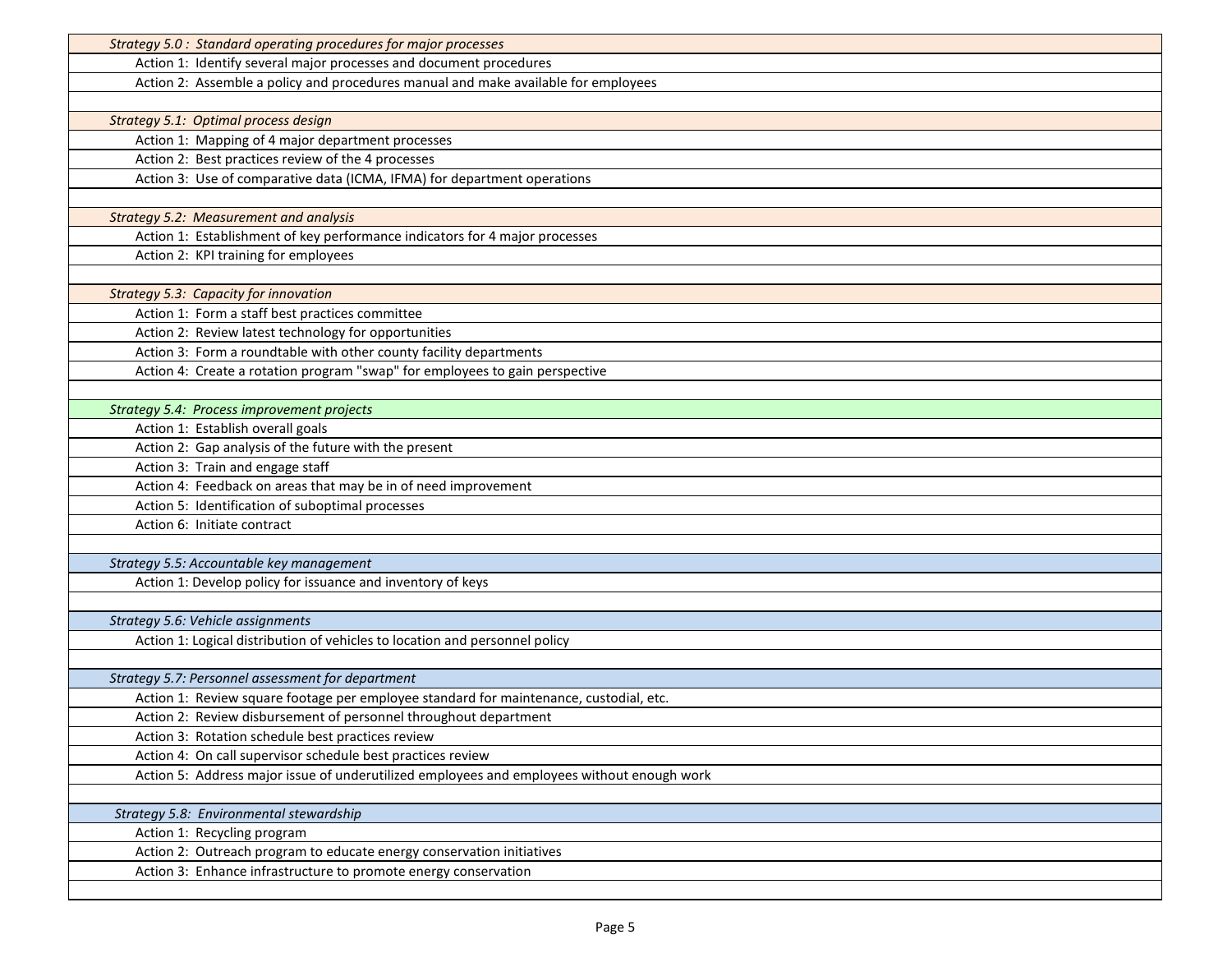| Strategy 5.9: Asset management and equipment replacement                                               |
|--------------------------------------------------------------------------------------------------------|
| Action 1: Develop system for accounting and tracking assets                                            |
|                                                                                                        |
| Strategy 5.10: Inventory and parts supply                                                              |
| Action 1: Review process and procedures                                                                |
| Action 2: Conduct a best practices review                                                              |
| Action 3: Review personnel and technology needed for optimal processes                                 |
|                                                                                                        |
| Strategy 5.11: Establish preventative maintenance program                                              |
| Action 1: Develop schedule within FAMIS                                                                |
| Action 2: Ensure accountability and reliability of program                                             |
|                                                                                                        |
| Strategy 5.12: Expand Quality Control to all facilities                                                |
| Action 1: Conduct a needs assessment review                                                            |
| Action 2: Develop a pilot program for public facilities                                                |
|                                                                                                        |
| <b>Goal 6: Ensure Workplace Safety and Accountability</b>                                              |
|                                                                                                        |
| Strategy 6.0: Effective emergency preparedness                                                         |
| Action 1: Develop a response plan                                                                      |
| Action 2: Ensure necessary resources to accomplish plan                                                |
| Action 3: Communications and readily available information for staff                                   |
| Action 4: Develop training exercise drills to ready staff for emergency events                         |
| Action 5: Develop ADA evacuation plan-IDIQ team                                                        |
|                                                                                                        |
| Strategy 6.1: Create a workplace safety program                                                        |
| Action 1: Implement a safety compliance review for engine rooms                                        |
| Action 2: Training requirements for employees                                                          |
| Action 3: Develop a self checklist for supervisors                                                     |
| Action 4: Ensure first aid, defibrillators, etc. are accessible and employees are trained in their use |
| Action 5: Create an "accident free" recognition                                                        |
|                                                                                                        |
| Strategy 6.2: Develop storage tank program                                                             |
| Action 1: Develop a management plan                                                                    |
| Action 2: Development training, inspection, and resolution program                                     |
|                                                                                                        |
| Strategy 6.5: Expand Quality Control to all facilities                                                 |
| Action 1: Conduct a needs assessment review                                                            |
| Action 2: Develop a pilot program for public facilities                                                |
|                                                                                                        |
| <b>Goal 7: Effective Communication and Branding</b>                                                    |
|                                                                                                        |
|                                                                                                        |
| <b>Strategy 7.0 Enhance branding opportunities</b>                                                     |
| Action 1: Create a incentive program-product placement                                                 |